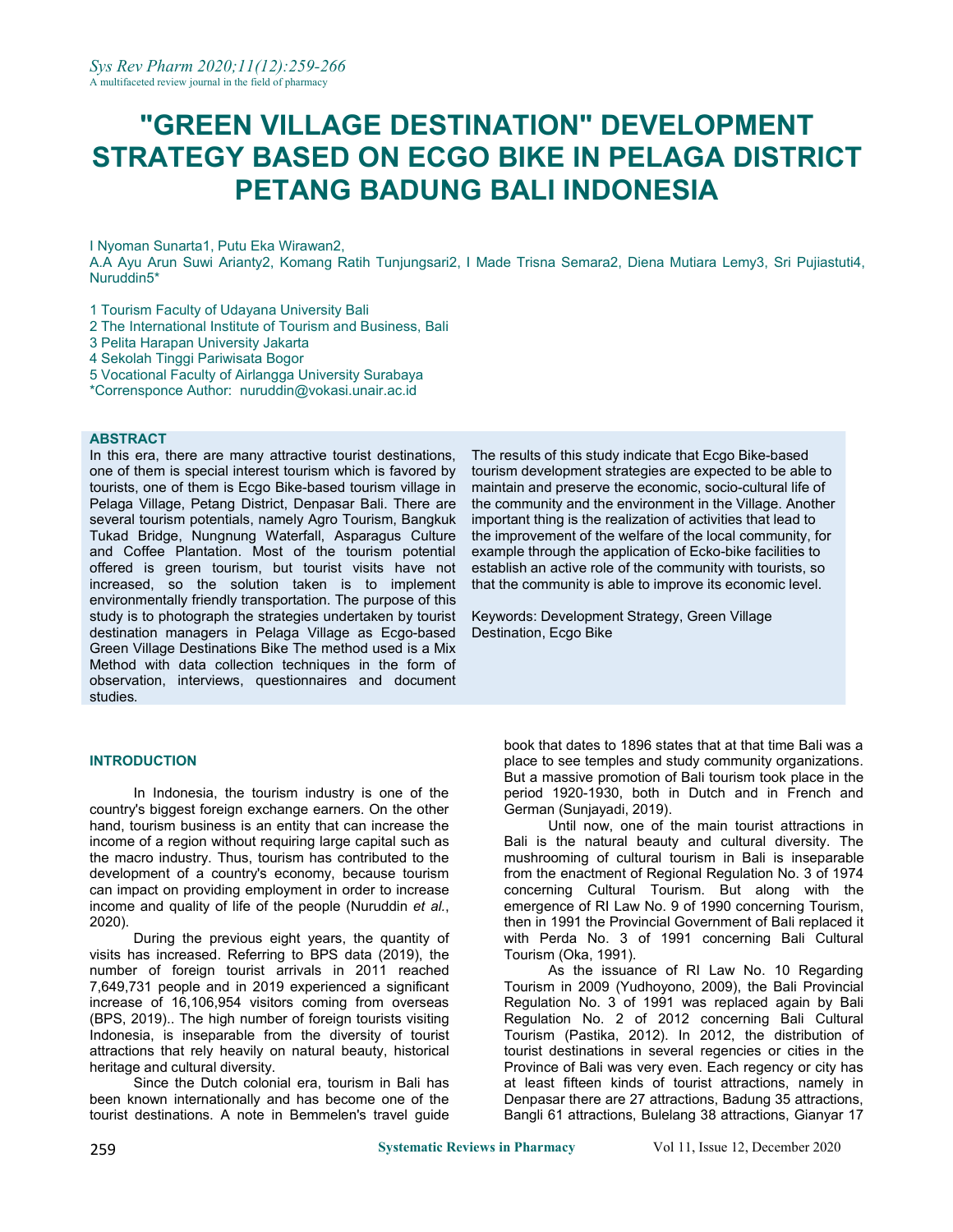## **Petang Badung Bali Indonesia**

attractions, Jembrana 15 attractions, Karangasem 38 attractions , Klungkung 24 attractions and in Tabanan there are 15 attractions (Nova Sari Barus, I Putu Eka Nilai Kencana, 2013). Based on the description above, the development of tourism in Badung Regency is very striking, it can be seen from the number of tourist destinations and residential areas where tourists live in the district.

One area in Badung Regency that has tourism potential and supports tourism in the surrounding area is Pelaga Tourism Village, Petang District, Badung Regency. One of the pioneers of the emergence of a tourist village in Bali is Penglipuran Tourism Village (Kintamani.id,<br>2020). One of the tourist attractions based on a tourist village near Badung Regency is the Bongan Tabanan Tourism Village in Bali which relies on nature, history and cultural heritage. These tourism objects are managed by local people, by relying on tourism awareness groups (S.S Nuruddin, W Ardika, Y Kristianto, G.A.O Mahagangga, I.B Suryawan, 2020).

The development of tourism villages is generally motivated by the saturation of modern tourism patterns that have mushroomed in various countries. Postmodernity discourse is also one of the factors driving the emergence of a desire for back to nature. Thus, the foundation then presents the concept of tourism that focuses on activities in life in rural nature. The concept is also equipped with natural processes of village life, such as tourism that involves direct interaction with the community and social and cultural activities, so that the economic life and welfare of the community increases(Andriyani, 2017).

Pelaga Village is a village that is still in the northern area of Badung Regency. The village is located in a hilly terraced area and is only 45 kilometers from downtown Denpasar. The village of Pelaga has a panoramic view of the still green and natural landscape and in the form of mountains that have very fresh air (Observation, 05 Janurai 2020). Pelaga village has a uniqueness that is not owned by other villages, because in it there is an annual event in the form of the Asparagus Festival and the Agriculture Culture Festival. The festival is held once a year which aims to disseminate to the public about the benefits of Asparagus in Pelaga Village. The main objective of the two festivals is to increase empathy and community participation in local culture, so as to foster community arts and agricultural knowledge (I Gusti Lanang Umbara, interview 01-01-2020).

The plan to develop a tourist village in Pelaga Village, Petang District, Badung Regency has been initiated since 2005, along with the leadership period of the Regent of Badung, Anak Agung Gede Agung. The village has been planned as one of the developing villages in the Second Level Region of Badung Regency. The decision was then contained in the Badung Regent Decree No. 47 of 2010 concerning the Establishment of a Tourism Village in the Badung Regency (Agung, 2010).

The objects offered by the tourist village are Bangkuk Tukad Bridge, Nungnung Waterfall, modern agro-tourism, Puncak Mangu Temple and asparagus and white pare cultivation. However, the main tourism potential that is the focus of development and offered to tourists is green tourism. One alternative tour that is being offered in the village is the development of green

tourism in collaboration with arts and cultural narratives in Pelaga Village, Petang Badung District (I Made Sukayasa, interview 09-01-2020).

In addition, they also offer the concept of a combination of applied technology in the form of environmentally friendly transportation with electric motor technology as a tourist attraction. The combination of these technologies is expected to make it easier for tourists to get around to various corners of the tourist village. The emergence of this idea is inseparable from the bottleneck of motorized transportation in the Denpasar area, so that electric motors are considered a real and practical solution (I Ketut Sugiarta, interview January 8, 2020).

Based on the description above, it is necessary to do research related to the tourism object development plan in the form of an electric motor in supporting the development of Pelaga Tourism Village, Petang District, Badung Regency. Literature review This study focuses on the development strategy of an ecgo bike-based green village destination in Pelaga Tourism Village, Petung Sub-district, Badung Regency. Strategy can be interpreted as a tool to achieve company goals in relation to long-term goals, so that it becomes a follow-up program and priority allocation of resources (Fredy, 2003).

Porter (1985) explains that strategy is a very important tool for achieving competitive advantage (Porter, 1985). Thus the concept of strategy in managing something can determine the success of the goals, vision, and mission of an organization or activity. Tourism development can be interpreted as a series of efforts to create the realization of integration in the use of various tourism resources and to integrate all forms of aspects outside tourism that are directly or indirectly related to supporting the sustainable development of the tourism industry (Swarbrooke, 1996). In this study, the strategy is interpreted as an effort or a way to develop all the potential that already exists in order to become a more productive tourist destination, so that it has a positive impact on the community and the environment around the object.

According to The International Ecotourism Society in Arismayanti (2015), what is meant by green tourism is an organization of responsible tourism activities tonatural places and supporting efforts to preserve the environment (natural and cultural) and provide an increase in the welfare of the local community. UNWTO states green tourism is a trip to a destination with a sustainable environment where flora, fauna and cultural heritage are the main attractions and there are minimal environmental impacts (Arismayanti, 2015).

Some of the similar studies that have been carried out are as follows. The results of Markayasa's (2015) research entitled Utilization of the Bukit Payang Area as a Nature Tourism Attraction in the Kintamani District of Bangli Regency, explained that the potential of Bukit Payang in efforts to support the development of natural tourism consists of natural landscape objects, agricultural products and flora and fauna. The focus of tourism development carried out is on natural tourism in the form of "Jogging Track" in the form of a cycling area and a photography area for tourists (Markayasa, 2015)

I Ketut Antara Research Results (2011), entitled Alternative Tourism Development Strategies in Pelaga

260 **Systematic Reviews in Pharmacy** Vol 11, Issue 12, December 2020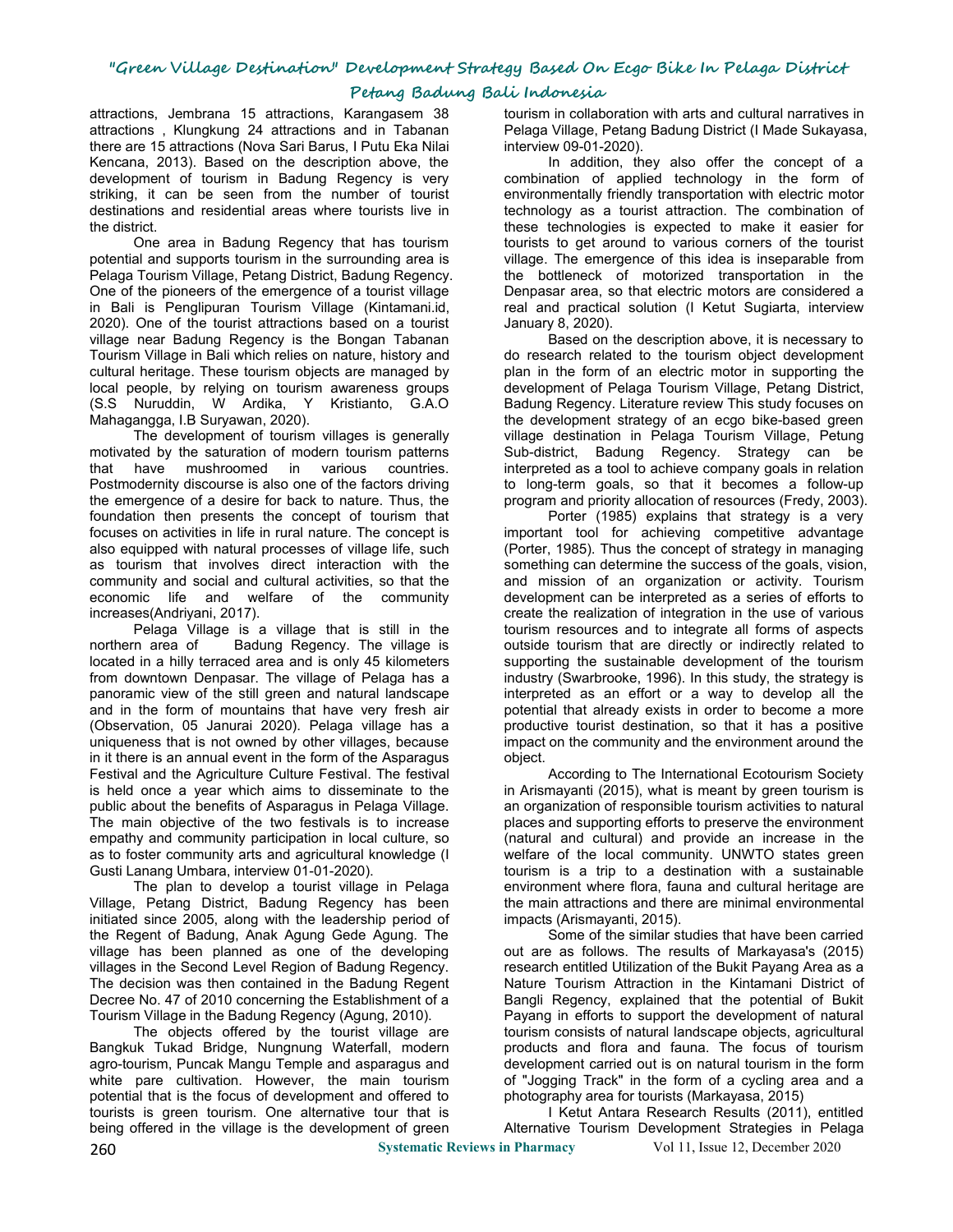## **Petang Badung Bali Indonesia**

Village, Petang District, Badung Regency, explained that tourism in Pelaga Village was seen from the potential aspects supported by road facilities, public parking, public toilets and water from the mountains. However, the weakness of the tourism object is that it cannot be used as a standard tourist attraction, even though the tour is already beneficial in absorbing labor and community income (Antara, 2011).

Ni Ketut Arismayanti et al (2014) 's research results, entitled Community Based Tourism Village Development Strategy in Penglipuran Bangli Indigenous Village, explained that with the existence of a tourism village, Penglipuran Indigenous Village community has a very good socioeconomic impact. In addition, most people already have income from the opening of the tourist village. Another important finding is that the local community also helped preserve the cultural system, such as arts and local wisdom through the village tourism media (Sari Adnyani, 2014).

#### **RESEARCH METHODS**

This research is a descriptive analysis with a qualitative description. The things done are direct observation, interviews, document studies and questionnaires. Qualitative research is a process of research conducted naturally and naturally in accordance with objective conditions in the field without any manipulation, as well as the type of data collected, especially qualitative data (Arifin, 2011).

In addition, the use of descriptive analysis method aims to analyze by describing more deeply related to the object of research, so as to produce authentic and intersubjective research. Based on the concept above, the researcher directly observes the related object, interviews the informant, links it to the document, and examines according to the indicators through a questionnaire created by the author. The author then analyzes all data and formulates appropriate strategies for developing tourist destinations.

The research location used in this study is Pelaga Tourism Village, Petang District, Badung Regency, Bali Province. Pelaga Tourism Village was chosen as the research location because this village is a real example of the development of tourism villages that have been of 100 2014-2018 Tourn carried out by the Badung Regency government in an carried out by the Badung Regency government in an effort to develop North Badung tourism. In addition, the target population is also used to determine the level of success of a tourist village. It is targeting the tourists, so that what is meant here is the population that is the goal of applying research results within a certain period of time (Notoatmodjo, 2017).

This study uses a purposive method, namely the determination of samples based on specific objectives and certain considerations by researchers. Based on this method, respondents taken from tourists are determined using accidental sampling, which is a method of sampling based on accident (accidental), ie anyone who happens to meet with researchers can be used as a sample, provided that the description is able to be understood by related objects. This sample is divided into two categories. First, a sample of 10 tourists was taken, to answer questions related to internal factors, namely indicators of satisfaction of visits to Pelaga Village. The second one respondent used to look at external factors in developing

Pelaga Village as a tourist village. This was represented by the village head of Pelaga.

Data collected from interviews, observations, questionnaires and data from literature sources, were analyzed using several analyzes. The analysis carried out aims to solve research problems and obtain answers to the problems studied. The problems in this study will be analyzed with three analytical techniques namely descriptive analysis, internal & external environmental factor analysis and SWOT analysis. With the approach of the research method and data analysis above, the following research results are obtained.

#### **PORTRAIT OF TOURISM "PELAGA TOURISM VILLAGE"**

According to Law No.6 of 1979, "Village" is interpreted as a legal community unit that has territorial boundaries that are authorized to regulate and manage government affairs, the interests of local communities based on community initiatives, rights of origin, and / not traditional rights that are recognized and respected in government system of the Unitary Republic of Indonesia. The "Tourism Village" is defined as a form of integration between attractions, accommodation and supporting facilities presented in a structure of community life that integrates with the prevailing procedures and traditions (Wiendu, 1993).

According to Law No. 10/2009 concerning Tourism, tourism destinations are geographical areas within one or more administrative regions in which there are attractions, public facilities, tourism facilities, accessibility and communities that complement each other in the realization of tourism. Thus, the Village Destination can be defined as a geographical area that has a legal community unity in which there are attractions, public facilities, tourism facilities, and accessibility that complement each other in the realization of tourism (Kemenpar, 2009).

Badung Regency has a huge tourism potential, especially in the tourism village sector. This was evidenced by the Bali Province Disparda Circular Letter Number 556/317 / I / DISPAR regarding the Development of 100 2014-2018 Tourism Villages and Badung Regent<br>Regulation Number 47 of 2010 concerning of 2010 "Determination of Tourism Village Areas in Badung Regency. Badung Regency there are 11 tourist villages located in Central Badung and North Badung which include Bongkasa Pertiwi Village, Abiansemal District, Sangeh Village, Abiansemal Village, Pangsan Village, Petang District, Kerta Village Petang District, Pelaga Village Petang District, Belok Village Petang Village, Carangsari Village Evening, Baha Mengwi Village, Kapal Village Mengwi District, Mengwi Village Mengwi District and Munggu Village Mengwi District.

One of the interesting villages to be developed is Pelaga Village in Petang Subdistrict which has hilly nature, terraced rice terraces and a very strategic location. Pelaga Village has an area of 3.545,204 hectares and consists of nine hamlets / banjars such as Nungnung, Kiadan, Pelaga, Bukian, Tinggan, Tihingan, Semanik, Auman and Bukit Munduk Tiying. Pelaga Village offers very attractive agro-tourism because of its very high ecological value. Pelaga village has several types of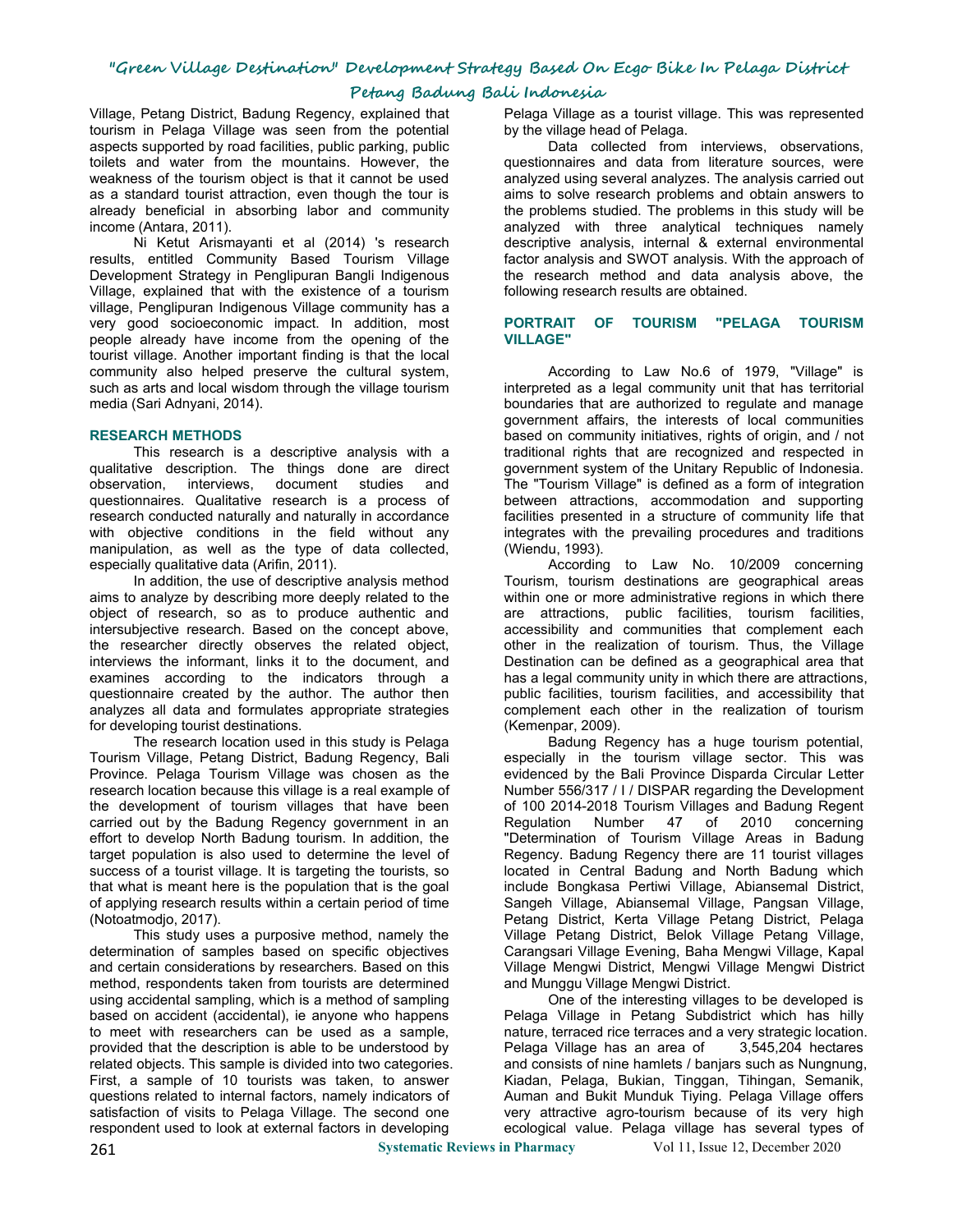# **"Green Village Destination" Development Strategy Based On Ecgo Bike In Pelaga District Petang Badung Bali Indonesia**

plants such as vanilla, coffee, corn, asparagus and others. Pelaga Village is one of the villages in the ecotourism village network that has a government order from generation to generation (awig-awig) such as adat, dinas and subak.



Rice terraces (Asparaus Cultivation) in Pelaga Village Photo: Eka Wirawan, 2020

The several tourist attractions developed in the Village of Pelaga can be described as follows: 1). Hiking, which is an activity to explore all forms of beauty in the village of Pelaga, both natural landscapes and plantation beauty; 2). The tour visited several cultural tourism attractions; 3). Cycling, which is around Pelaga Village; 4). See and enjoy the beauty of various types of birds.



Ecgo Bike activity in Pelaga Tourism Village Photo: Eka Wirawan, 2020

The development of the Pelaga Tourism Village can be realized in accordance with the available natural conditions. Community expectations are very large in participating in the implementation of the Pelaga Tourism Village development program. More than 50% of the speakers stated that they already knew and supported the development of Pelaga Tourism Village. This is caused by the community being aware of the ecological potential of the village. The Badung regency government program in Pelaga Village will be focused on becoming a new tourism area to go to tourist villages based on the natural potential that exists in the region. The tourist attraction that will be developed further is Nungnung Waterfall. The Badung Regency Government will also open a new waterfall tour in Banjar Bukian. Other support related to the potential of Pelaga Tourism Village is also seen from the agricultural base that has taken root in the livelihoods of the local community (I Gusti Lanang Umbara, interview 01-07-2020).



262 **Systematic Reviews in Pharmacy** Vol 11, Issue 12, December 2020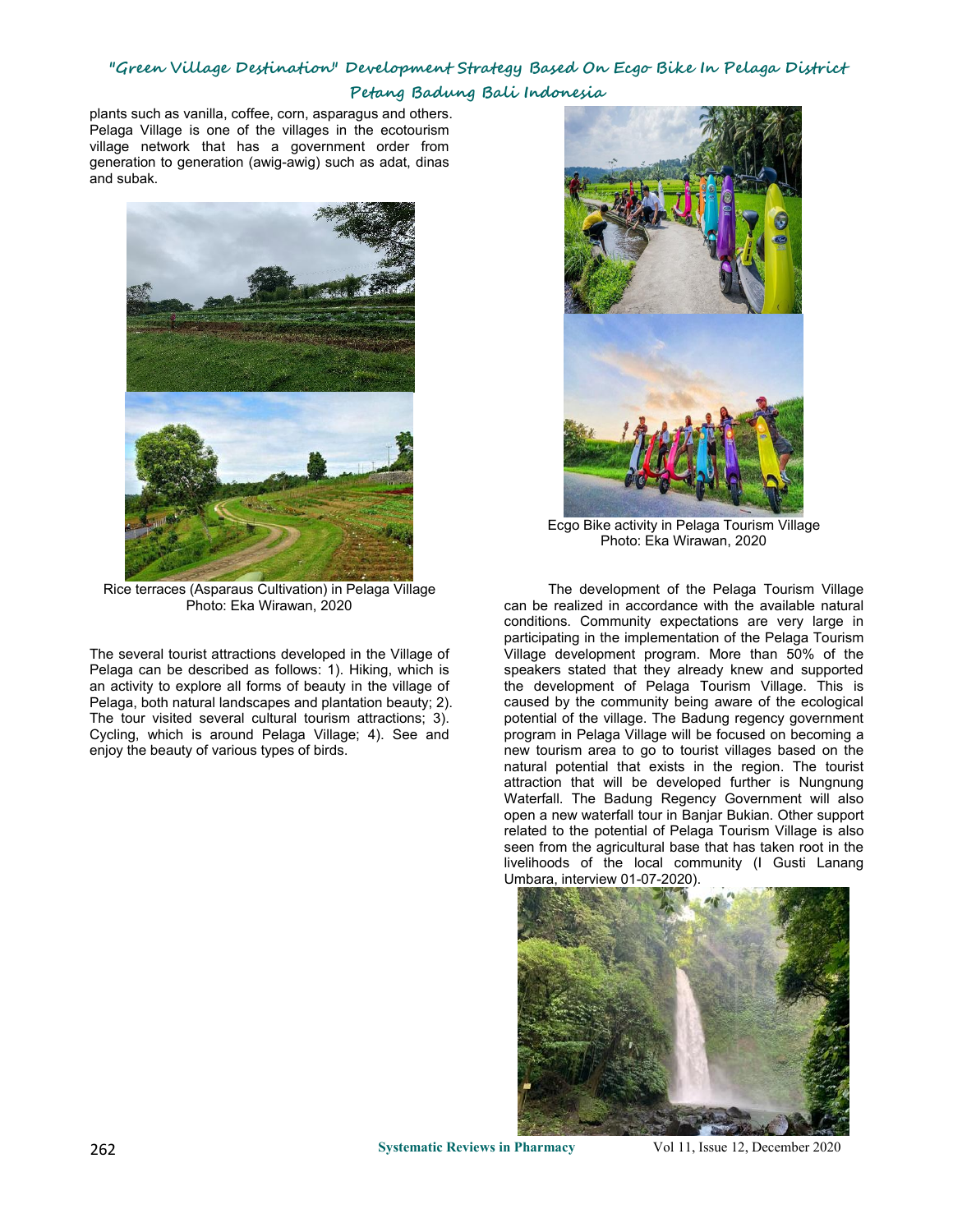**Petang Badung Bali Indonesia**

Nungnung Waterfall Pelaga Village Photo: Eka Wirawan, 2020

The development of tourism in the village of Pelaga was welcomed by the local community. Because it is considered to have a positive impact on their lives, it has an impact on: increasing the quality and quantity of their agricultural and livestock products; small industries are more developed; places and culture as well as tourist objects in the North Badung area are more easily accessible to the wider community (I Gusti Lanang Umbara, interview 01-07-2020).

Economically, the development of tourism in Pelaga Village can also have an influence on the community's economy, including: community employment can be well provided, through community involvement in tourism activities; the level of income in Pelaga Village will also increase, because of the large number of jobs that provide more income than before; the level of education is more developed, due to the increasing amount of community income, so that people get facilities to access information related to capabilities and knowledge in the management and updating of tourism and the potential for the advancement of the village of Pelaga (I Ketut Sugiarta, interview January 8, 2020)

In addition, the development of tourism in the Village of Pelaga has an influence on the socio-cultural conditions, namely: the level of community social inequality will be reduced, through optimization of human and natural resources related to accessibility in equitable facilities and means to support community welfare; the occurrence of social changes, such as ways of communicating, dressing and people's lifestyles; and resettlement can be avoided, due to changes in land use and rearrangement, so that labor needs are needed (I Ketut Sugiarta, interview January 8, 2020)

#### **TOURISM VILLAGE DEVELOPMENT STRATEGY IFAS AND EFAS ANALYSIS**

Internal aspects of tourism potential in Pelaga tourism villages can be seen as strengths and weaknesses explained in the internal environmental factor matrix, can be seen in Table 1. The external aspects can be seen as opportunities and threats in the development of Pelaga Tourism Villages as Village Destinations which can be explained in Table 2

|           |                                                 |        |         |              | ∠ | 1111 <del>c</del> at     |
|-----------|-------------------------------------------------|--------|---------|--------------|---|--------------------------|
| <b>No</b> | <b>Internal Factors</b>                         | Weight | Ranking | <b>Score</b> |   | An increa                |
| 1         | <b>Strength</b>                                 |        |         |              | A | carbon el<br>due to to   |
| Α         | Pelaga Village offers<br>agro-tourism           | 0.20   | 4       | 0.80         | B | Resource<br>Exploitati   |
|           | Pelaga Village is one<br>of the villages in the |        |         |              | C | Rubbish                  |
|           | Village Ecotourism<br>Network that divides      |        |         |              |   | Tota                     |
| В         | the governmental<br>structure (awig-awig)       | 0.20   | 3       | 0.60         |   | <b>SWOT ANALY</b>        |
|           | such as adat, dinas,<br>and subak.              |        |         |              |   | Based<br>calculations of |

**Tabel 1. Internal Factors**

| C              | Pelaga Village has<br>Hiking, Tour, Cycling<br>and poultry tours              | 0.20 | 4 | 0.80 |
|----------------|-------------------------------------------------------------------------------|------|---|------|
| $\overline{2}$ | Weakness                                                                      |      |   |      |
| A              | Clean water in the<br>Tourism Village is<br>difficult to obtain               | 0.15 |   | 0.15 |
| B              | Utility or sanitation<br>systems are not very<br>qood                         | 0.10 |   | 0.20 |
| C              | Lack of community<br>involvement in the<br>development of<br>tourist villages | 0.15 |   | 0.15 |
| Total          |                                                                               |      |   | 2.70 |

#### **Table 2. External Factors**

| <b>No</b>      | <b>External Factors</b>                                                                                                                                                                                                                                                                                                                       |        |                |              |
|----------------|-----------------------------------------------------------------------------------------------------------------------------------------------------------------------------------------------------------------------------------------------------------------------------------------------------------------------------------------------|--------|----------------|--------------|
| $\mathbf 1$    | Opportunity                                                                                                                                                                                                                                                                                                                                   | Weight | Ranking        | <b>Score</b> |
| A              | The development of<br>tourism resulted in<br>agriculture, animal<br>husbandry and small<br>industries growing<br>well                                                                                                                                                                                                                         | 0.20   | $\overline{2}$ | 0.40         |
| <sub>B</sub>   | <b>Issuance of Bali</b><br>Province Kadisparda<br>circular number<br>556/317 / I / DISPAR<br>concerning the<br>Development of 100<br><b>Tourism Villages</b><br>2014-2018 and<br><b>Badung Regent</b><br><b>Regulation Number</b><br>47 of 2010<br>concerning the<br>Establishment of<br><b>Tourism Village</b><br>Areas in Badung<br>Regency | 0.10   | $\overline{2}$ | 0.20         |
| C              | The existence of<br>Law No. 23 of 2014<br>concerning Regional<br>Government                                                                                                                                                                                                                                                                   | 0.10   | $\overline{2}$ | 0.20         |
| $\overline{2}$ | <b>Threat</b>                                                                                                                                                                                                                                                                                                                                 |        |                |              |
| A              | An increase in<br>carbon emissions<br>due to tourism                                                                                                                                                                                                                                                                                          | 0.20   | 3              | 0.60         |
| B              | Resource<br>Exploitation                                                                                                                                                                                                                                                                                                                      | 0.20   | 3              | 0.60         |
| C              | <b>Rubbish</b>                                                                                                                                                                                                                                                                                                                                | 0.20   | 3              | 0.60         |
| <b>Total</b>   |                                                                                                                                                                                                                                                                                                                                               | 1      |                | 2.40         |

#### **SWOT ANALYSIS**

Based on the results of weighting and rating calculations obtained from internal and external analysis, it can be explained as follows:

263 **Systematic Reviews in Pharmacy** Vol 11, Issue 12, December 2020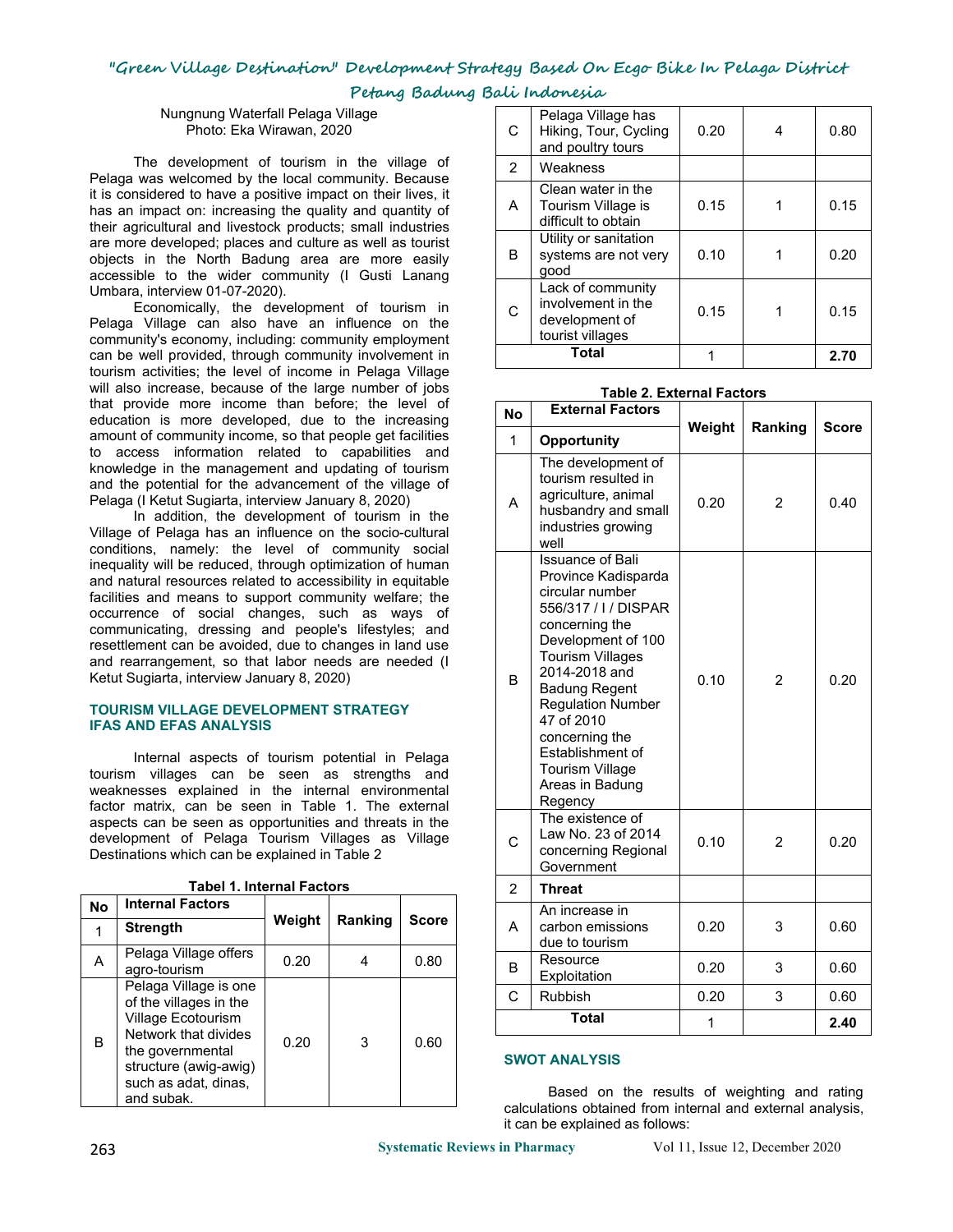# **"Green Village Destination" Development Strategy Based On Ecgo Bike In Pelaga District Petang Badung Bali Indonesia**

a. Total Strength Score = 2.20

- b. Total Weakness Score = 0.50
- c. Total Opportunity Score = 0.80
- d. Total Threat Score = 1.80

To determine the coordinates, it can be determined in the following way:

a. Internal Analysis Coordinate

(Total Strength Score - Total Weakness Score): 2 = (2.20  $- 0.50$ : 2 = 0.85

b. External Analysis Coordinates

(Total Opportunity Score - Total Threat Score): 2 = (0.80 -  $1.80$ :  $2 = -0.50$ 

So the coordinates are located at the point 0.85; - 0.50, which is in quadrant 4. The following results are the coordinates, presented in the SWOT matrix diagram to determine its position.

enjoy the tourist posts offered by the Village of Pelaga (I Made Sukayasa, interview 01-09-2020).



Rental Post at Bagus Agro Pelaga Resort Photo: Eka Wirawan, 2020

Development of ecgo bike in Pelaga Tourism Village, utilizing the features available in the application that can be downloaded at the tourist mobile playstore. Tourists can choose to use electric vehicles according to tourist needs. Local people can also be directly involved through the use of the Ecgo-bike application as a

# **Figure SWOT Analysis Diagram**

Based on the weight and rating diagrams, it can be seen that Pelaga Tourism Village is currently in Quadrant 4, which is the Combination Quadrant, so that the general strategy that can be done is to utilize the maximum strength or as much as possible to avoid threats that will occur. The development strategy is to develop Village tourism optimally with a development system that is able to maintain and preserve the economic, socio-cultural life of the community and the environment in the Village, whose development concept is "Green Village Destination based on ecgo bike".

#### **DEVELOPMENT OF A GREEN VILLAGE DESTINATION BASED ON ECGO BIKE**

The development strategy designed is an ecgo bike-based green village destination. The development of potential destinations, facilities and accessibility that makes ecgo bikes workable is part of the technological update to enjoy the natural beauty of Pelaga Village. The ecgo bike operation method is quite simple, tourists only need to come to a rental place located in Bagus Agro Pelaga Resort. Each of the tourist attractions in the Village of Pelaga also provides a post for transportation custody to facilitate the reach of tourists who want to

transportation provider and local guide.<br>The member system is also applied to the community to facilitate their access to become a tourist guide. In this case, the participation and role of the community is very necessary in the development of rural tourism, so as to provide a positive impact both economic, socio-cultural and environmental. Thus, the function and duty of quides is to spearhead the "liaison" of tourists with tourist attractions (I Made Sukayasa, interview 01-09-2020). The following is a plan and details of the Ecgo bike development rental.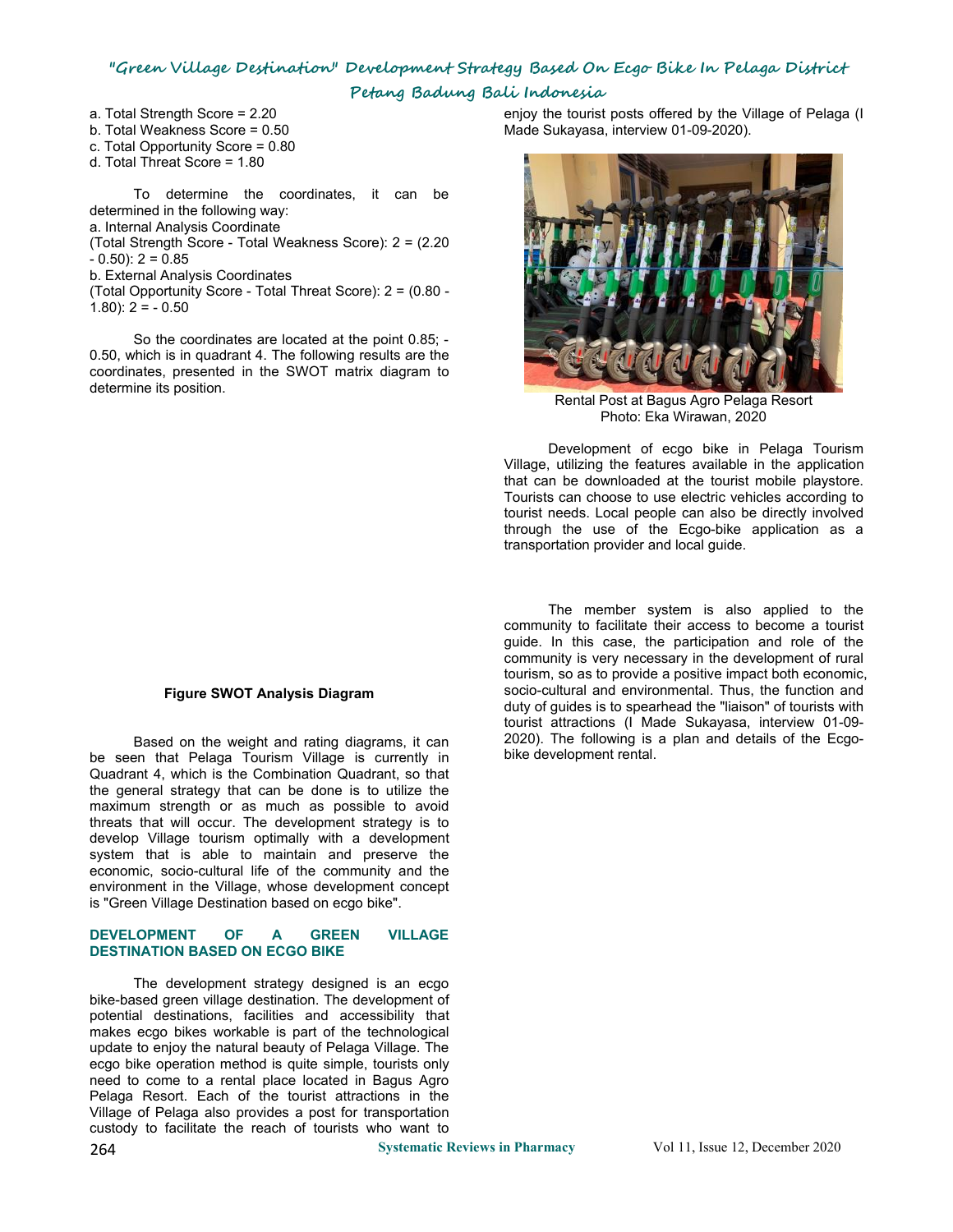# **"Green Village Destination" Development Strategy Based On Ecgo Bike In Pelaga District Petang Badung Bali Indonesia**



Starting from the rental located in Bagus Agro Tourism, tourists can enjoy the facilities provided such as restaurants, spas, yoga, etc., then head to the Tukad Bangkung Bridge tourists will find a beautiful view of shady trees along the road while enjoying the natural atmosphere that is still beautiful , which has a sensation of calm for the visitors of Nungnung Waterfall (Observation, 02-21-2020).



Yoga Spa Restoran Photo: Eka Wirawan, 2020

Tourist attractions that can be visited next, namely Asparagus Cultivation that is not less interesting with other tourist attractions. Because tourists can see firsthand the process of asparagus cultivation. The use of ecgo bike is also not less interesting when used in the Bagus Agro Tourism area, because the facilities provided are very complete and the area is quite wide (Observation, 02-02-2020).



Tourist activities can be started from the Lobby for ecgo bike rentals, then a local guide will direct and explain some of the facilities in Bagus Agro Wisata. Along the way tourists can enjoy the beauty of Agro Tourism which is equipped with various kinds of flowers, fruits and vegetables that are processed directly into food served at the restaurant. It is the main attraction that makes ecgo bike can provide a different experience in Bagus Agro Tourism (Observation, 02-21-2020).

## **CONCLUSION**

Through in-depth observation, in this study it can be concluded that the Pelaga Tourism Attraction Area is part of the Petang Tourism Development Area, located in Petang District, Badung Regency. The Attraction Area of

Competitors has great potential. In addition, the development of Pelaga Tourism Villages in general is growing and developing well, but it is still not optimally affected especially on the impact of the development of tourism villages on socio-culture, facilities and the environment.

The tourism development strategy is expected to be able to maintain and preserve the economic, socio cultural life of the community and the environment in the village. The concept that is tested and measured to develop a tourist village is the concept of "Green Village Destination". Green village Destination is an organization of responsible tourism activities in a geographical area that has a united legal community in which there are attractions, public facilities, tourism facilities and accessibility that complement each other and support environmental conservation efforts. Another important thing is the realization of activities that lead to the improvement of the welfare of the local community, for example through the application of Ecko-bike facilities to establish an active role of the community with tourists, so that the community is able to improve its economic level.